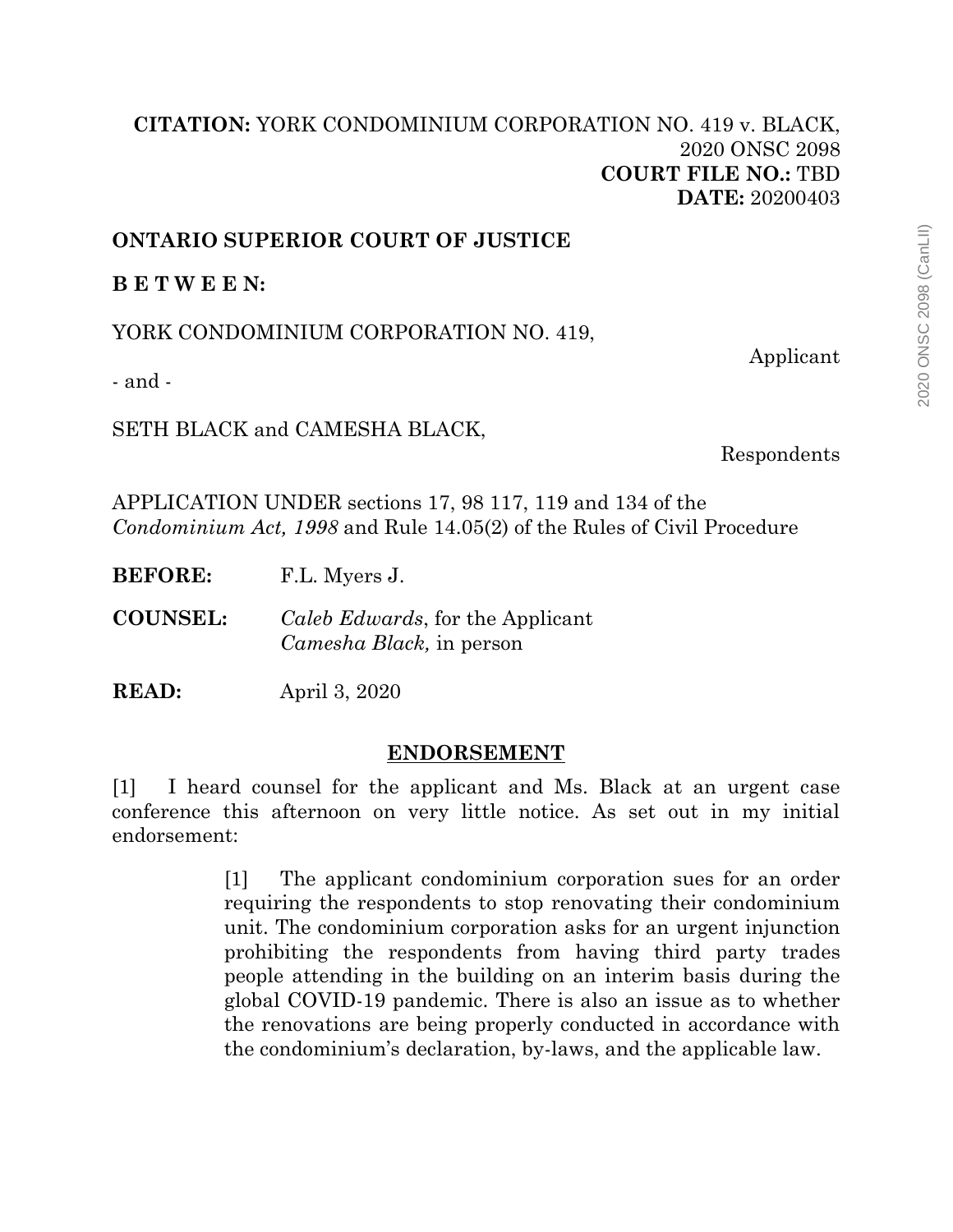[2] This is a matter of great urgency. A majority of the condominium building's residents are seniors.

[2] During the case conference, Ms. Black quite fairly requested time to seek legal counsel to help her respond to this lawsuit. She pointed to the pandemic as a basis to submit that the matter should not proceed at present. She was concerned with the prospect of finding a lawyer at this time. She said that she is carefully practising "social distancing" especially because Mr. Black has a pre-existing medical condition that she says is causing her great anxiety.

[3] The condominium corporation expressed some concern because it appeared that two painters had attended at the Blacks' unit this morning. Ms. Black advised that they are old friends who just happen to be painters visiting at a time when her renovations are at the painting stage. She said that she was keeping her distance from them, but agreed that proper social distancing would preclude anyone from visiting the unit for the time being.

[4] Ms. Black agreed that in return for this application being put off in order to defer the need for her to find a lawyer, no one should attend the premises to do renovation work. She suggested that to be safe, there should be no visitors whatsoever allowed into the unit during the interim period. The applicant agreed to a deferral of the proceeding on this basis.

[5] On consent therefore, the application is adjourned until June 1, 2020 to be spoken to. There will not be a full hearing that day. Rather, the case will be re-scheduled along with all of the other cases that are being deferred due to the pandemic.

[6] As a term of this adjournment, the court orders, on consent, that the respondents allow no one to enter into their condominium unit until further order of the court. This order does not preclude the parties from authorizing entry upon the external patio and yard exclusive use common areas This order also does not apply to government first-responders who may enter the unit in the event of an emergency. If the applicant wishes to exercise a right to enter the unit, if it has such a right, then the parties are to attempt to reach agreeable terms for such a visit or seek a case conference with judge to help them do so.

[7] Notwithstanding Rule 59.05, this order is effective from the date it is made, and is enforceable without any need for entry and filing. In accordance with Rules 77.07(6) and 1.04, no formal order need be entered and filed